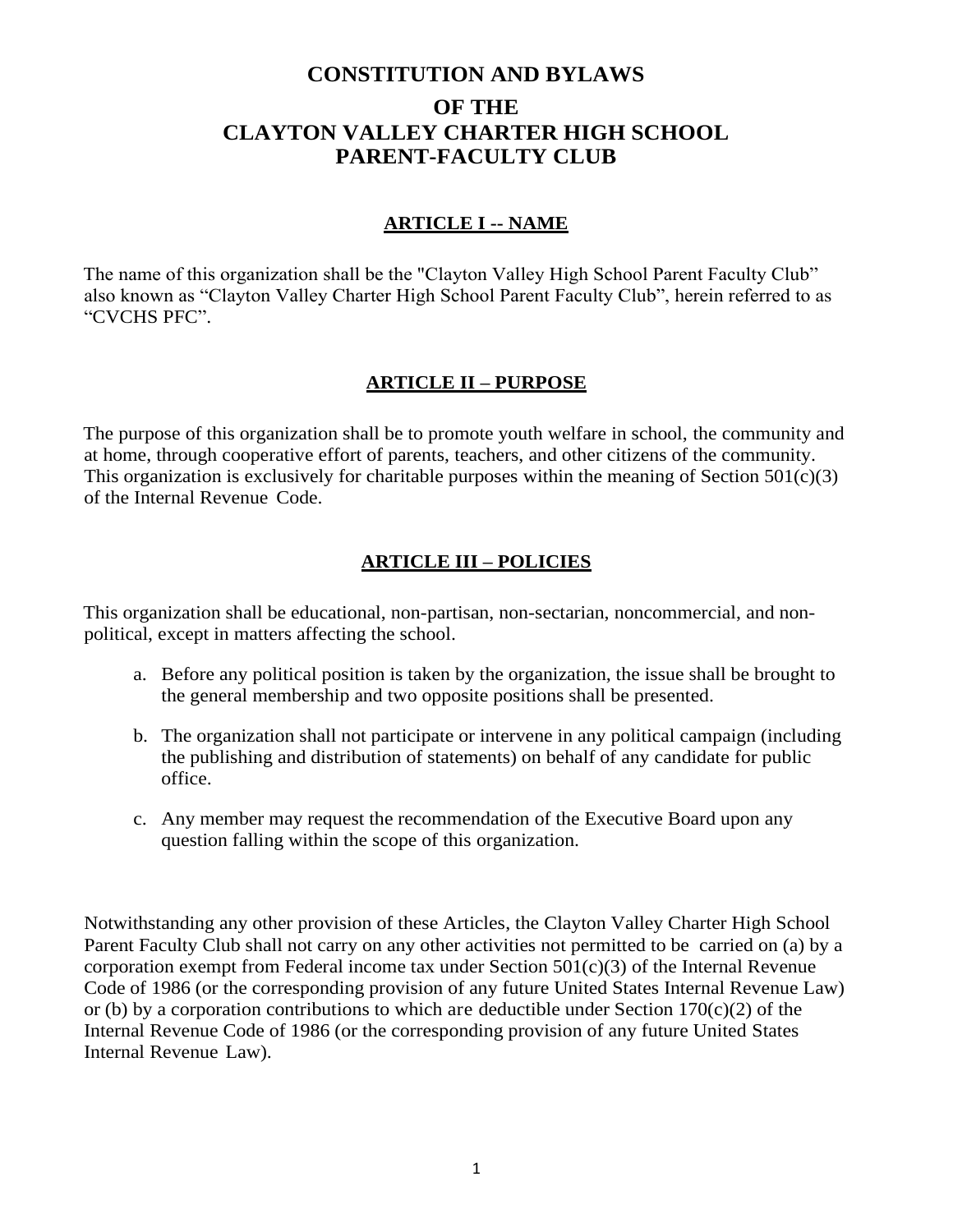#### **ARTICLE IV -- MEMBERSHIP**

Membership in this organization is available to parents or guardians of students attending Clayton Valley Charter High School, its faculty and staff, and any other person interested in the objectives of this organization with no membership fee.

#### **ARTICLE V – FISCAL YEAR**

The fiscal year shall be August 1 through July 31.

#### **ARTICLE VI – OFFICERS**

**Section 1.** The officers of this organization shall be President, Executive Vice President, Principal of Clayton Valley Charter High School (or appointed designee), Fundraising Vice President, Secretary, Treasurer, and Parliamentarian.

- a. The above officers shall be elected by a simple majority of votes cast by those members present and voting.
- b. The Principal of the School is a non-elected position.

**Section 2.** Each officer, except the Principal, shall be a parent or guardian of a student at Clayton Valley Charter High School enrolled for the ensuing year.

## **ARTICLE VII – DUTIES OF OFFICERS**

**Section 1.** The President shall preside at all meetings and shall be an ex-officio member of all committees, and shall appoint Chairpersons of Standing and Special Committees, subject to majority approval of the Executive Board.

**Section 2.** The Executive Vice President shall act as aide to the President and in his/her absence from a meeting shall perform the duties of President.

**Section 3.** The Secretary shall keep an accurate record of the proceedings of each meeting and shall be prepared to read on call the record of any business transacted at any former meetings; shall hold on file a copy of this Constitution and Bylaws and Amendments.

**Section 4.** The Fundraising Vice President shall facilitate the fundraising efforts for the year and manage fundraising committee members.

**Section 5**. The Treasurer shall manage the financial affairs of the organization.

**Section 6.** The Faculty Representative shall be selected by the Principal and serve as a liaison between the Faculty and CVCHS PFC.

**Section 7.** The Parliamentarian shall give instructions in Parliamentary Procedure as required and shall rely on Robert's Rules of Order Newly Revised In Brief, on all points not herein covered. The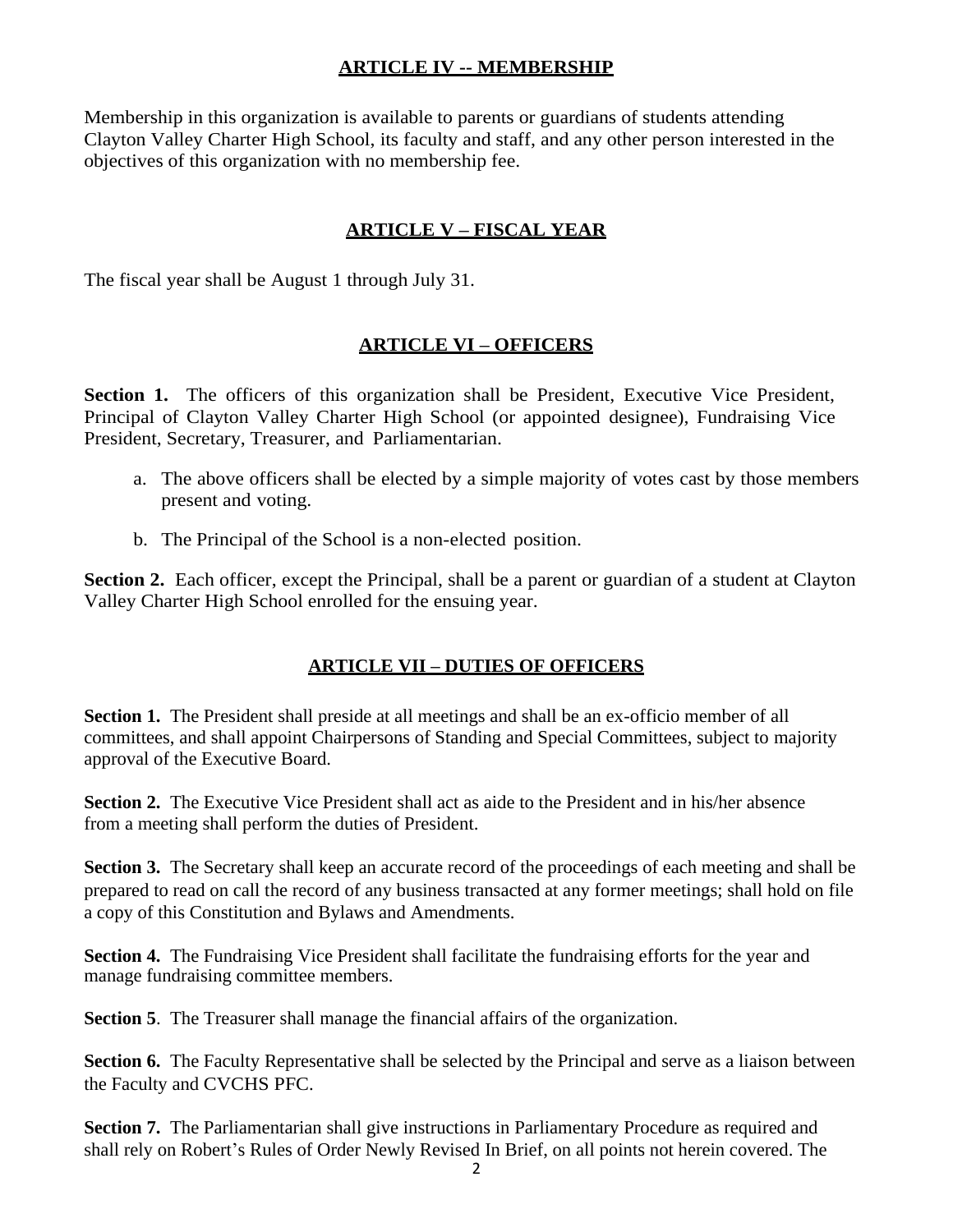Parliamentarian shall act as Chairperson for the Nominating Committee and as Sergeant at Arms as needed.

**Section 8.** If the Secretary and/or Parliamentarian is/are not present at a general or Board meeting, the President shall appoint a temporary Secretary and/or Parliamentarian for the duration of the meeting.

**Section 9.** All Officers shall maintain a job description as part of the permanent record of that position, to be given to the corresponding incoming Officer. The President shall also maintain a copy of each Officer's job description.

Section 10. The Job Descriptions with additional details related to each Officer's position are in Exhibit A, and are incorporated herein.

## **ARTICLE VIII – EXECUTIVE BOARD**

**Section 1.** The Executive Board shall consist of the elected Officers (defined in Article VI) of this organization. It shall meet as necessary during the school year. Four (4) of the elected Officers shall constitute a quorum at Executive Board meetings.

**Section 2.** The Executive Board shall conduct the affairs of this organization between meetings thereof:

- a. In the event of a vacancy in the office of the President, The Executive Vice President shall replace the President at the next general meeting.
- b. The Board may authorize the payment of bills; it may authorize payment of items not covered by the budget or which exceed a budget item by \$50.00 or more, with a cap of \$300.00 per budget item. Items that exceed this cap must be voted on at a General Membership meeting.

**Section 3.** The Budget Committee shall meet prior to the start of the next Fiscal Year. It shall be comprised of the incoming Executive Board (excluding Principal) as well as the outgoing President, Treasurer and Executive Vice President. The proposed budget shall be approved by incoming Executive Board prior to being presented at the September General Membership meeting for approval.

**Section 4.** Prior to the start of the next Fiscal Year, the outgoing Executive Board shall meet with the incoming elected Officers and review each Officer's job description at a Joint Executive Board meeting

**Section 5.** Absence from three consecutive meetings by any Officer, except the Principal, shall constitute a resignation, subject to approval by two-thirds of the existing Executive Board (excluding Absent Officer).

**Section 6.** Each Executive Board position carries one vote. Officers holding multiple positions shall have only one vote. Officers sharing a position shall carry only one vote per position.

#### **ARTICLE IX – STANDING COMMITTEES**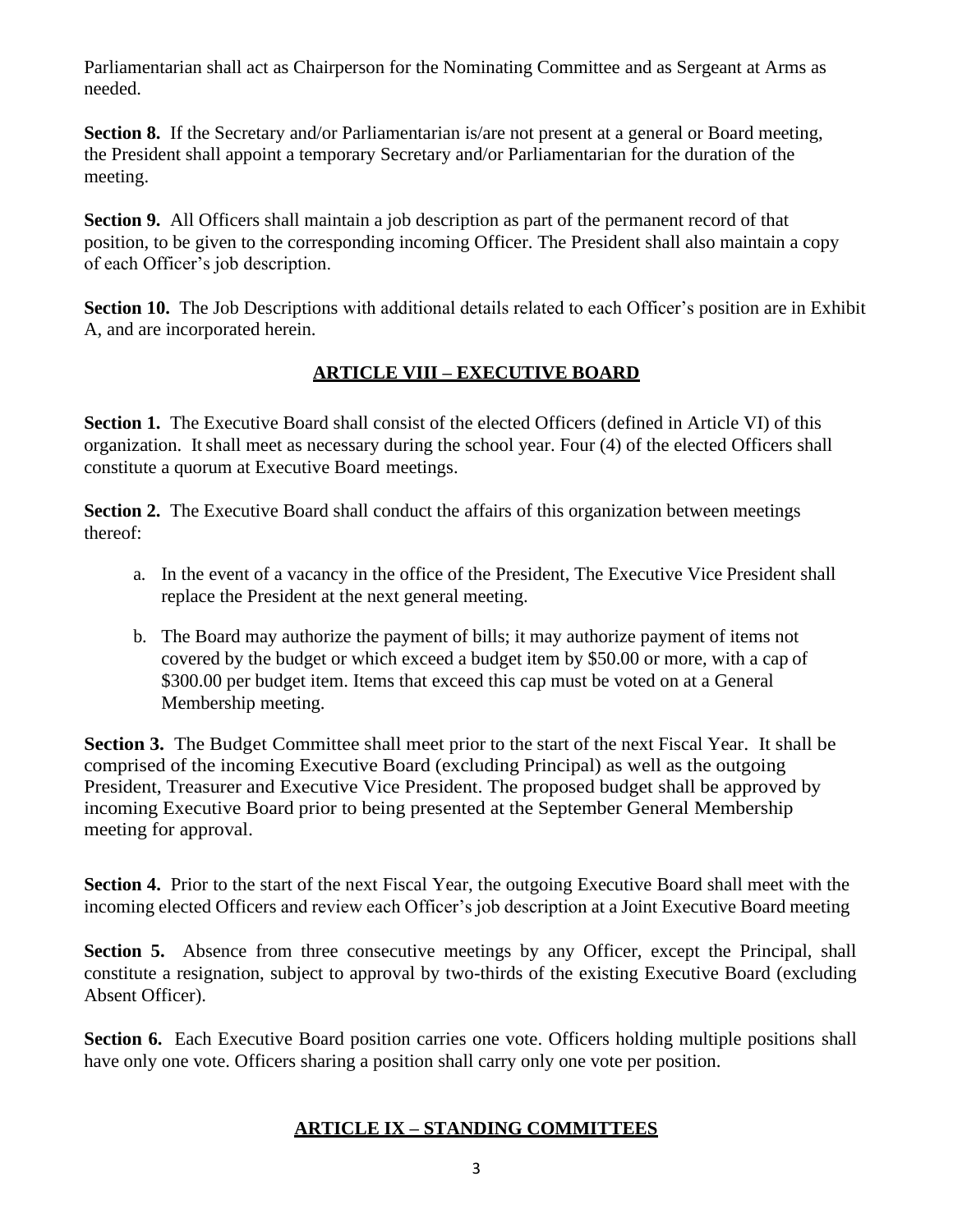**Section 1.** The President, subject to approval of the Executive Board, shall appoint the Chairperson of Standing Committees, including the following:

- a. Auditor or Audit Committee
- b. Campus Beautification
- c. Communications
- d. Hospitality
- e. Senior Activities
- f. Webmaster

**Section 2.** Job descriptions for chairpersons of Standing Committees are kept on file and with the President of this organization. In addition, each current Standing Committee Chairperson shall maintain documented procedures as part of the permanent record of that position. Further instruction from the Executive Board shall be made when deemed necessary.

**Section 3.** Each Standing Committee Chairperson (or designee) shall provide an update at each General Membership meeting as needed.

**Section 4.** The Senior Activities Committee must follow these rules:

- a. The Senior Activities Chairperson(s) shall be included as part of the Standing Committee and, therefore, is subject to the provisions in Section 1.
- b. The Senior Activities Chairperson(s) shall be required to provide the Executive Board financial updates when requested to do so by the President.
- c. The Senior Activities Treasurer shall keep an accurate record of all receipts and disbursements and shall render a monthly report of all financial transactions as it relates to senior activities. A copy of the monthly financial report shall be submitted to the PFC Treasurer.
- d. Checks must be signed by the Senior Activities Treasurer or the Senior Activities Chairperson or by the PFC Executive Board member referenced in (e) below.
- e. A member of the PFC Executive Board shall maintain signatory rights on the Senior Activities checking account. All expenses shall be paid by check only; no cash disbursements are allowed.
- f. No graduating class may use the PFC's tax ID number for banking purposes after graduation (i.e., no Certificates of Deposit or other investment of funds).
- g. In the event of surplus funds, the funds shall remain in the account for the following senior class year. It is recommended to have at least \$2,500 left over for the following senior class year for venue deposit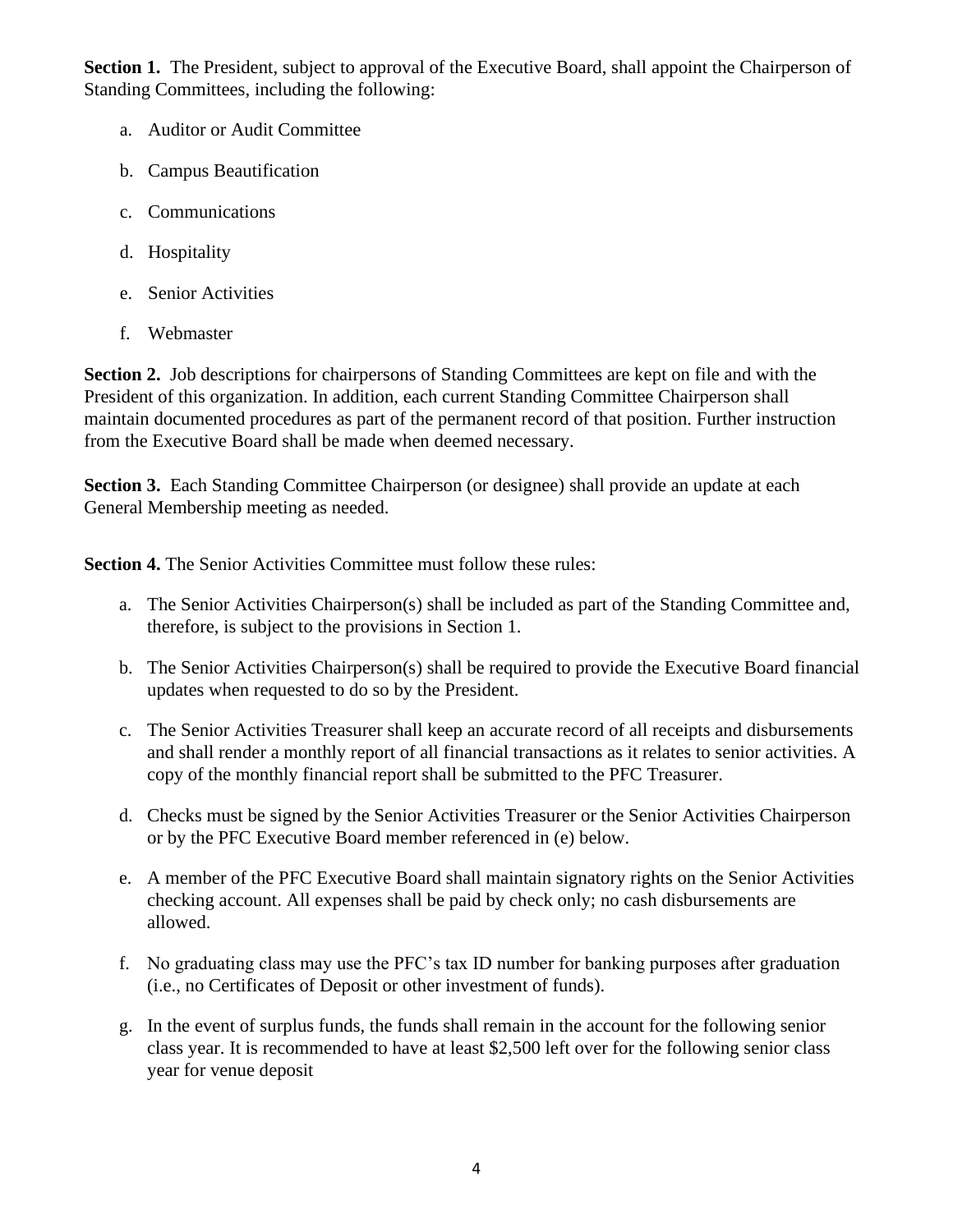## **ARTICLE X – NOMINATIONS AND ELECTIONS**

**Section 1.** The President shall appoint three people to serve as the nominating committee to nominate the Officers for the ensuing year. The Committee shall consist of the Parliamentarian, one (1) representative from the CVCHS PFC membership-at-large, and one (1) Executive Board member, other than the President.

**Section 2.** The list of nominees shall be completed by the end of the March General Membership meeting and shall be published on the CVCHS PFC website.

**Section 3.** The election shall be held at the April General Membership meeting. Prior to the election, nominations shall be accepted from the floor. Those elected shall take office at the end of the last General Membership meeting of the school year, except for the Treasurer who shall remain in office until the end of the fiscal year, July 31.

## **ARTICLE XI – TERMS OF OFFICE**

The term of Officers shall be one year. No Officer, except the Principal, may hold the same office more than two (2) consecutive years, unless no other candidate is forthcoming.

## **ARTICLE XII – GENERAL MEMBERSHIP MEETINGS**

**Section 1.** This organization shall hold monthly General Membership meetings during the school year. Other meetings may be called at the discretion of the Executive Board.

**Section 2.** Special General Membership meetings may be called by the President upon receipt of a written request by twenty (20) members. The President has forty-eight (48) hours from receipt of this written request to set a date for a Special General Membership meeting. The date of the meeting must be within fifteen (15) days of receipt of this request. Notice of any Special General Membership Meetings shall be made available to all members at least seven (7) days prior to the meeting date.

**Section 3.** Five (5) members, and with a minimum of four (4) Executive Board members**,** for a minimum of 9 people shall constitute a quorum.

## **ARTICLE XIII -- VOTING**

**Section 1.** All issues arising at a regular or special General Membership meeting shall be carried by a simple majority of votes cast by those members present and voting, except for amending the Constitution and Bylaws (see Article XIV).

**Section 2.** Each member affords one vote as a meeting attendee.

**Section 3.** Any member can request a vote by ballot to ensure anonymity.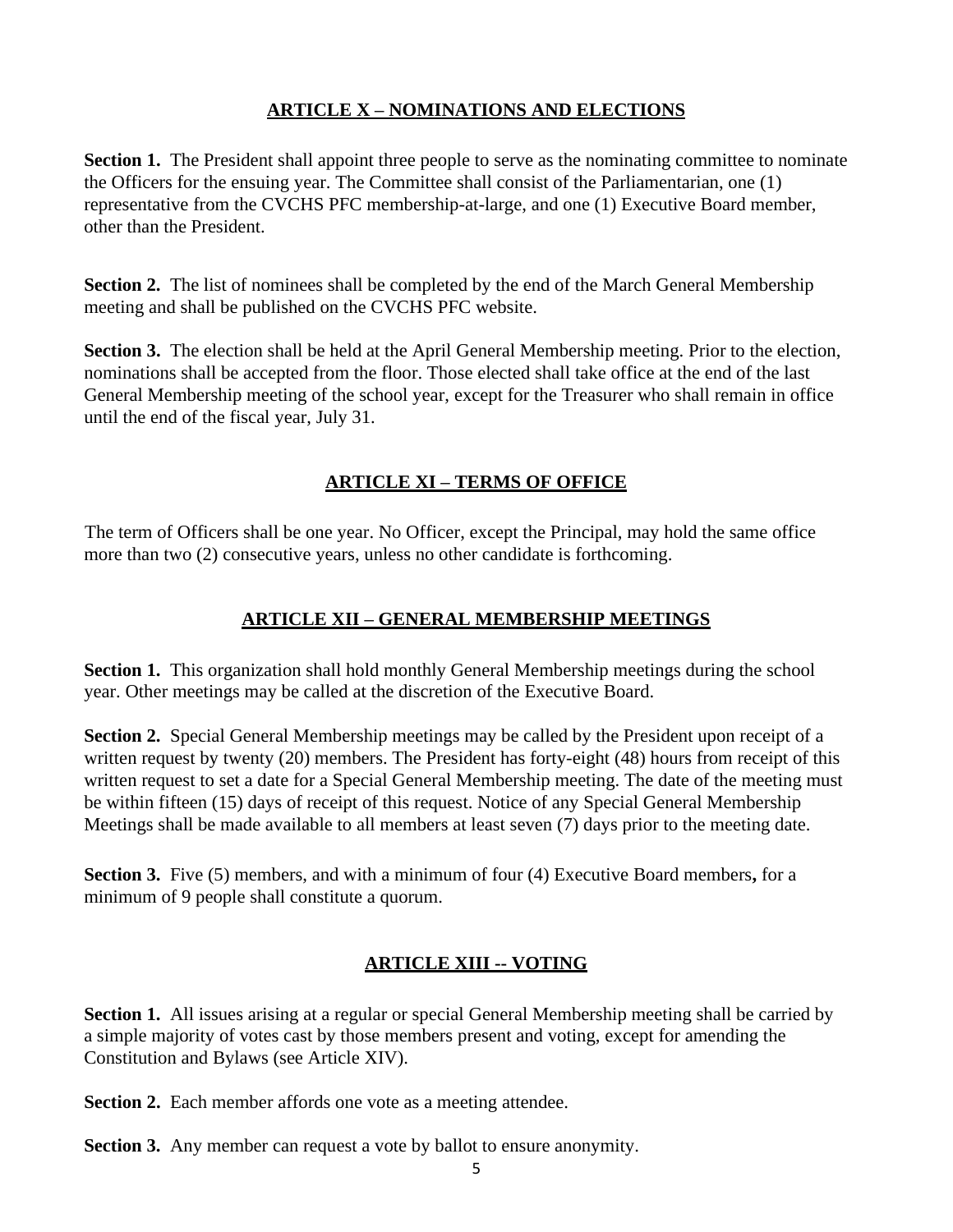**Section 4.** Notice of any motion to be laid before a Special General Membership meeting shall be made available for all members at least seven (7) days before the date of the meeting.

#### **ARTICLE XIV -- AMENDMENTS**

This Constitution and Bylaws may be amended by a two-thirds vote of the members present at any General Membership meeting, provided the substance of the proposed amendment shall have been made available on the PFC website at least seven (7) days prior to the General Membership meeting.

## **ARTICLE XV -- ASSETS**

No part of the net income of the CVCHS PFC shall ever be distributed to or used to the benefit of its members, Officers, or other private persons except that the CVCHS PFC shall be empowered to pay reasonable compensation for services rendered and to make payments and distributions in accordance with the exempt purpose for which it was formed. Gifts of appreciation and condolences may be presented with approval of the Executive Board.

#### **ARTICLE XVI -- DISSOLUTION**

In case of dissolution, the Executive Board shall conduct the dissolution in accordance with state law. The Executive Board shall determine the distribution of all assets, after paying or adequately providing for the debts and obligations of the CVCHS PFC. The remaining assets must be distributed to a non-profit fund, foundation, or corporation that is organized and operated exclusively for charitable, educational, and/or scientific purposes and that has established its tax-exempt status under Section 501(c) (3) of the Internal Revenue Code.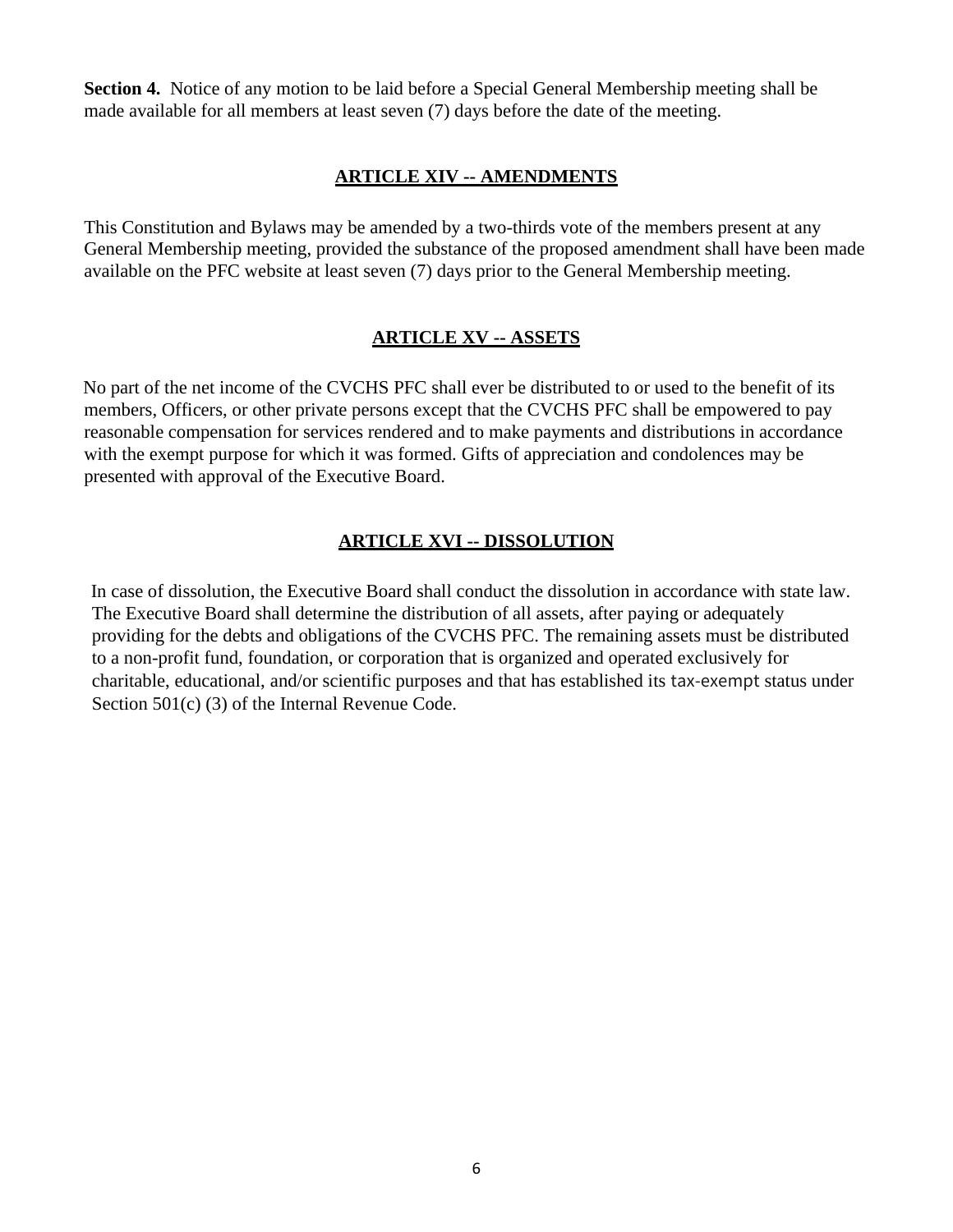# **Exhibit A Job Descriptions**